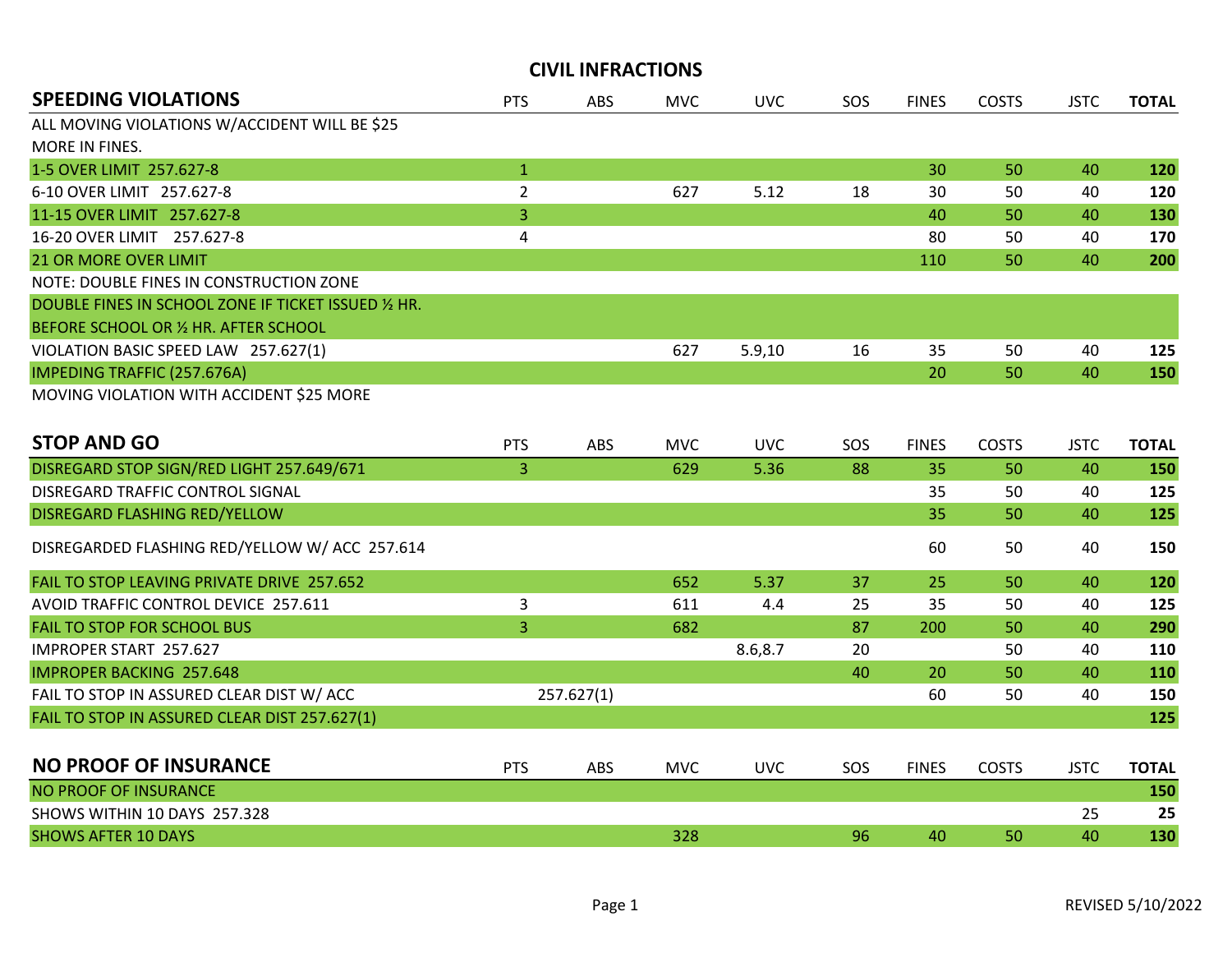| <b>DEFECTIVE EQUIPMENT</b>                        | <b>PTS</b>     | <b>ABS</b> | <b>MVC</b> | <b>UVC</b> | SOS | <b>FINES</b>           | <b>COSTS</b>                  | <b>JSTC</b> | <b>TOTAL</b> |
|---------------------------------------------------|----------------|------------|------------|------------|-----|------------------------|-------------------------------|-------------|--------------|
| Use 257.??? Code on ticket or search by descr     |                |            |            |            |     | 20                     | 50                            | 40          | 125          |
| IF REPAIRED W/IN 10 DAYS (REDUCE W/096P)          |                |            |            |            |     |                        | <b>FINES AND COSTS WAIVED</b> |             |              |
|                                                   |                |            |            |            |     |                        |                               |             |              |
| <b>WRONG SIDE/WRONG WAY</b>                       | <b>PTS</b>     | <b>ABS</b> | <b>MVC</b> | <b>UVC</b> | SOS | <b>FINES</b>           | <b>COSTS</b>                  | <b>JSTC</b> | <b>TOTAL</b> |
| DROVE WRONG SIDE (UNDIVIDED) 257.634              |                |            | 642        | 5.27       | 48  | 40                     | 50                            | 40          | 135          |
| <b>IMPROPER LANE USE (257.642)</b>                |                |            |            |            |     | 40                     | 50                            | 40          | 130          |
| WRONG WAY ONE WAY 257.641                         | $\overline{2}$ |            | 641        | 5.24       |     | 40                     | 50                            | 40          | 130          |
| <b>REGISTRATION</b>                               | <b>PTS</b>     | ABS        | <b>MVC</b> | <b>UVC</b> | SOS | <b>FINES</b>           | <b>COSTS</b>                  | <b>JSTC</b> | <b>TOTAL</b> |
| NOT IN POSSESSION, IF SHOWS                       | 0              | N          |            |            |     |                        | FINES AND COSTS WAIVED        |             |              |
| NOT IN POSSESSION, does not show                  |                |            |            |            |     | 35                     | 50                            | 40          | 125          |
| <b>UNSIGNED, IF SIGNS</b>                         | $\overline{0}$ | ${\sf N}$  |            |            |     | FINES AND COSTS WAIVED |                               |             |              |
| UNSIGNED, does not sign                           | 0              | N          |            |            |     | 35                     | 50                            | 40          | 125          |
| NO OR EXPIRED REGISTRATION                        | 0              | N          | 255        |            | 99  | 35                     | 50                            | 40          | 125          |
| <b>IMPROPER DISPLAY OF PLATE</b>                  | 0              | N          | 225        |            |     | 35                     | 50                            | 40          | 125          |
| <b>OVERTAKING</b>                                 | <b>PTS</b>     | <b>ABS</b> | <b>MVC</b> | <b>UVC</b> | SOS | <b>FINES</b>           | <b>COSTS</b>                  | <b>JSTC</b> | <b>TOTAL</b> |
| <b>IMPROPER PASSING CURVE (257.639)</b>           | $\overline{3}$ |            | 639        | 5.22       | 89  | 45                     | 50                            | 40          | 135          |
| IMPROPER PASSING HILL (257.639)                   | 3              |            | 639        | 5.22       | 89  | 45                     | 50                            | 40          | 135          |
| <b>IMPROPER PASSING YELLOW (257.640)</b>          | 3              |            | 639        | 5.22       | 89  | 45                     | 50                            | 40          | 135          |
| PASS ON RIGHT/LEFT SHOULDER OR ON RIGHT ON 2 LANE | 3              |            | 637        | 5.20       | 89  | 45                     | 50                            | 40          | 145          |
| <b>HIGHWAY</b>                                    |                |            |            |            |     |                        |                               |             |              |
| FOLLOWING TOO CLOSE (257.643)                     | 3              |            | 643        | 5.29       | 39  | 45                     | 50                            | 40          | 135          |
| FOLLOWING TOO CLOSE WITH ACCIDENT                 |                |            |            |            |     | 70                     | 50                            | 40          | 140          |
| <b>IMPROPER OVERTAKING/PASSING</b>                |                |            |            |            |     | 45                     | 50                            | 40          | 135          |
| IMPROPER OVERTAKING/PASSING WITH ACCIDENT         |                |            |            |            |     | 70                     | 50                            | 40          | 160          |
| IMPROPER PASSING/LEFT OF CENTER (257.634)         |                |            |            |            |     | 45                     | 50                            | 40          | 135          |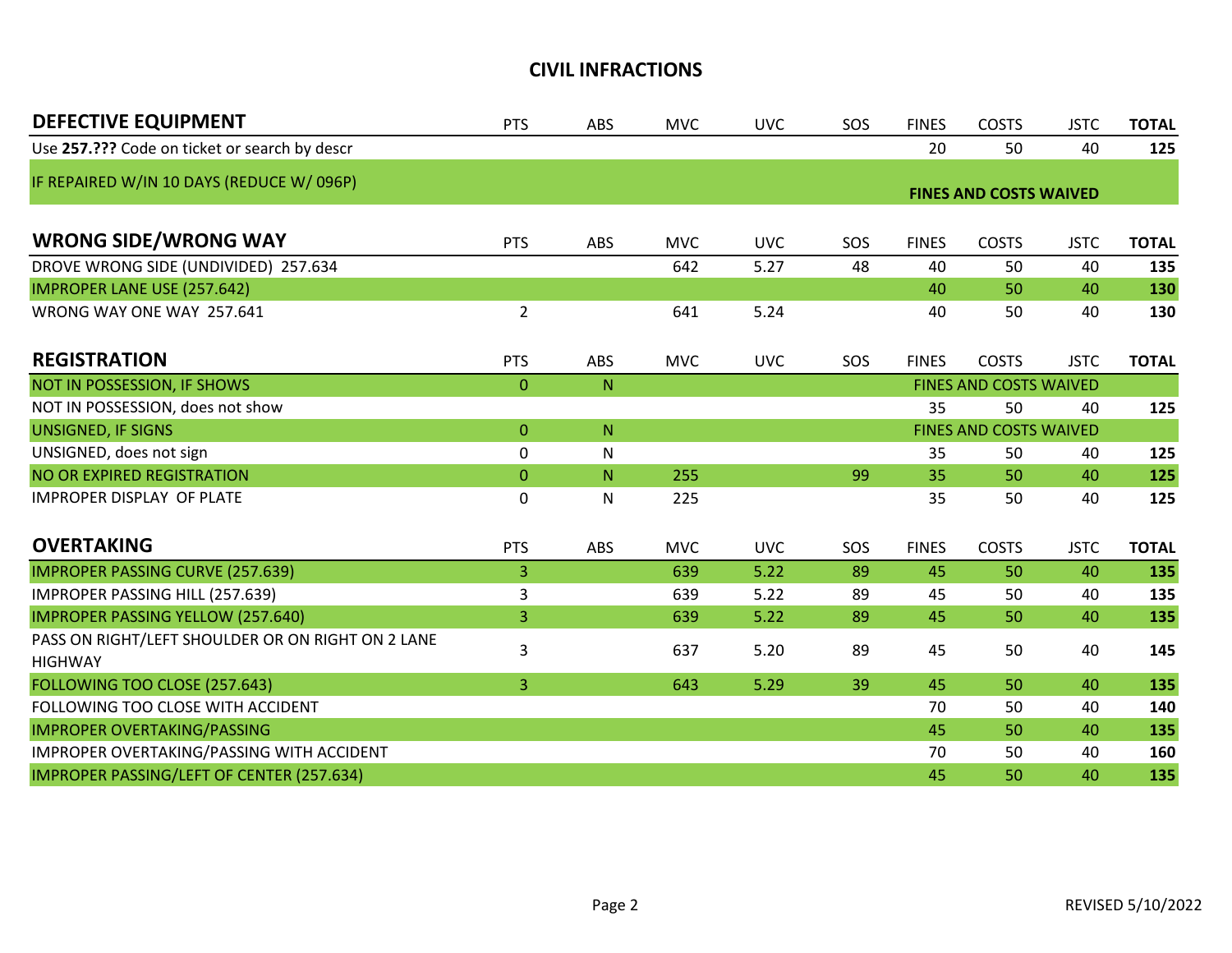| <b>IMPROPER LANE DRIVING</b>                      | <b>PTS</b>     | <b>ABS</b> | <b>MVC</b> | <b>UVC</b> | SOS | <b>FINES</b> | <b>COSTS</b> | <b>JSTC</b> | <b>TOTAL</b> |
|---------------------------------------------------|----------------|------------|------------|------------|-----|--------------|--------------|-------------|--------------|
| <b>IMPROPER LANE USE TRUCKS 257.639(3)</b>        |                |            | 639(3)     |            | 47  | 40           | 50           | 40          | 130          |
| IMPROPER LANE USE 257.642                         | $\overline{2}$ |            | 642        | 5.26       | 47  | 40           | 50           | 40          | 130          |
| <b>FAILED TO YIELD</b>                            | <b>PTS</b>     | ABS        | <b>MVC</b> | <b>UVC</b> | SOS | <b>FINES</b> | <b>COSTS</b> | <b>JSTC</b> | <b>TOTAL</b> |
| FTS LEAVING PRIVATE DRIVE/ALLEY                   |                |            |            |            |     | 35           | 50           | 40          | 125          |
| FAIL TO YIELD GENERAL 257.649                     |                |            |            |            |     | 35           | 50           | 40          | 125          |
| UNSIGNED INTERSECTION/RIGHT OF WAY 257.649        |                |            | 649        | 5.41       | 30  | 35           | 50           | 40          | 125          |
| SIGNED INTERSECTION 257.649                       |                |            | 629        | 5.36       | 30  | 35           | 50           | 40          | 125          |
| FAIL YIELD PEDESTRIANS (257.612)                  | $\overline{2}$ |            | 612        | 7.2        | 30  | 35           | 50           | 40          | 125          |
| FAIL TO YIELD LEFT TURN OR FOR FUNERAL PROCESSION | $\overline{2}$ |            | 654        | 5.44       | 30  | 35           | 50           | 40          | 125          |
| <b>FAIL TO YEILD TO EMBERGENCY RESPONDER</b>      | $\overline{2}$ |            |            |            |     | 85           | 50           | 40          | 175          |
| FAILED TO YIELD WHEN OVERTAKEN 257.636            |                |            | 636        | 5.19       | 89  | 35           | 50           | 40          | 125          |
| FAIL TO YIELD TO ONCOMING TRAFFIC 257.650         |                |            |            |            |     | 35           | 50           | 40          | 125          |
| FAIL TO YIELD TO ONCOMING TRAFFIC / ACC 257.654   |                |            |            |            |     | 60           | 50           | 40          | 150          |
| <b>TURNING &amp; SIGNALING</b>                    | <b>PTS</b>     | <b>ABS</b> | <b>MVC</b> | <b>UVC</b> | SOS | <b>FINES</b> | <b>COSTS</b> | <b>JSTC</b> | <b>TOTAL</b> |
| <b>IMPROPER RIGHT TURN (257.647)</b>              | $\overline{2}$ |            | 647        | 5.31       | 45  | 30           | 50           | 40          | 120          |
| <b>IMPROPER LEFT TURN 257.647</b>                 | $\overline{2}$ |            | 647        | 5.31       | 45  | 35           | 50           | 40          | 125          |
| <b>IMPROPER TURN WRONG LANE 257.647</b>           | $\overline{2}$ |            | 647        | 5.31       | 45  | 35           | 50           | 40          | 125          |
| RT. TURN RED W/O STOPPING 257.640                 |                |            | 612        |            | 84  | 45           | 50           | 40          | 135          |
| FAILED/IMPROPER SIGNAL 257.648                    |                |            | 648        | 5.35       | 40  | 20           | 50           | 40          | 110          |
| IMPROPER USE OF LIGHTS (257.698, 684-689)         | $\overline{2}$ |            |            |            |     | 15           | 50           | 40          | 105          |
| DROVE W/O LIGHTS 257.684                          |                |            |            |            |     | 15           | 50           | 40          | 105          |
| FAIL TO DIM LIGHTS 257.700                        | $\overline{2}$ |            |            |            |     | 15           | 50           | 40          | 105          |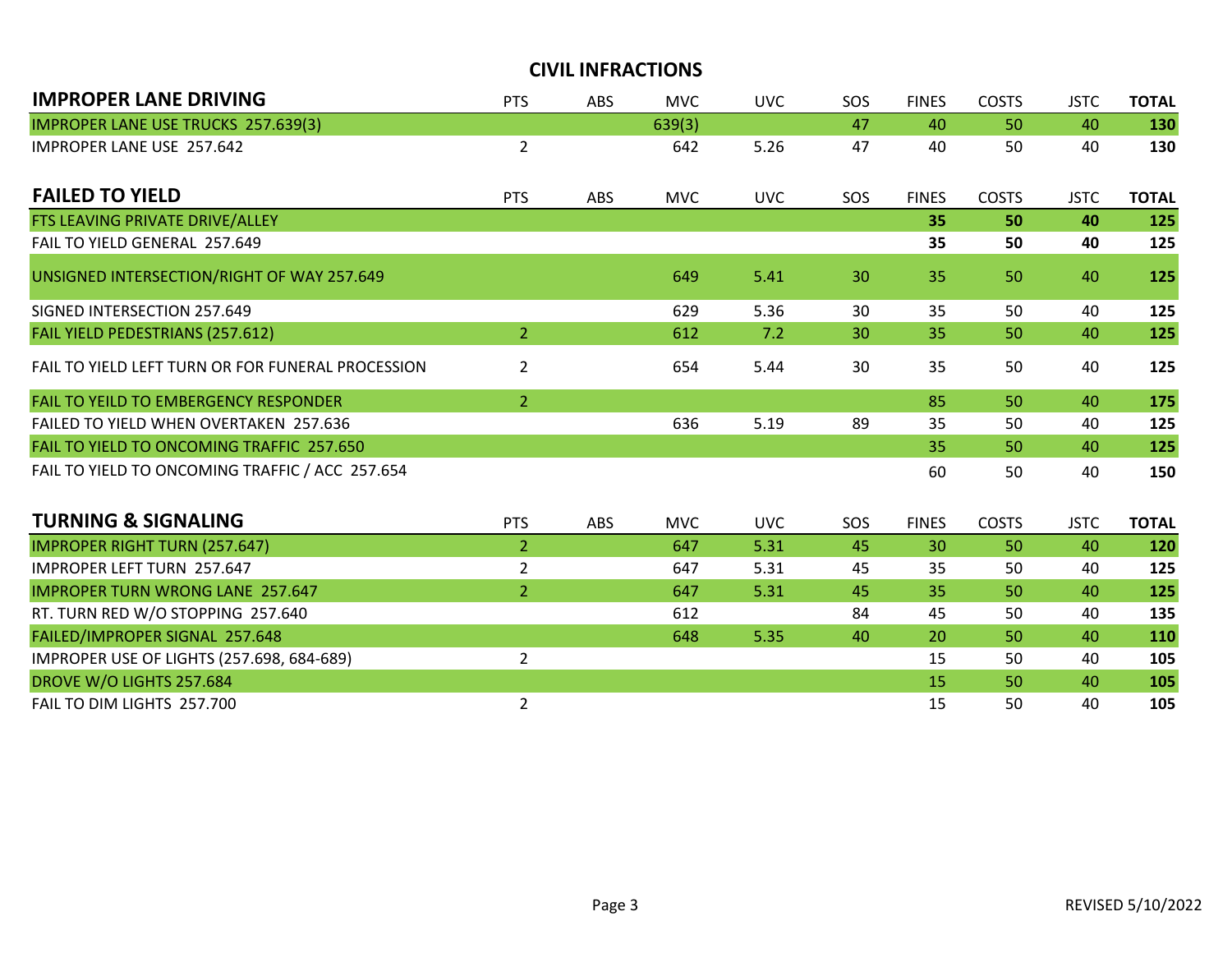| <b>SEAT BELT/CHILD RESTRAINT</b>         | <b>PTS</b> | ABS | <b>MVC</b> | UVC  | SOS                           | <b>FINES</b> | COSTS | JSTC | <b>TOTAL</b> |  |
|------------------------------------------|------------|-----|------------|------|-------------------------------|--------------|-------|------|--------------|--|
| <b>SEAT BELT 750.710E</b>                | 0.         | N   | 710E       | 5.82 | -63                           |              | 20    | 40   | 65           |  |
| SEAT BELT (PASSENGER) 750.710E           |            |     |            |      |                               |              | 20    | 40   | 65           |  |
| CHILD RESTRAINT U 4 YRS 257.710(D)       |            |     | 710D       |      | 80                            | 10           | 45    | 40   | 95           |  |
| CHILD RESTRAINT 48 YRS U 4'9" (257.710E) |            |     |            |      | 80                            |              | 20    | 40   | 65           |  |
| <b>IF SHOWS CHILD SEAT</b>               |            |     |            |      | <b>FINES AND COSTS WAIVED</b> |              |       |      |              |  |

| <b>PARKING VIOLATIONS</b>                 | <b>PTS</b> | <b>ABS</b> | <b>MVC</b> | <b>UVC</b> | SOS | <b>FINES</b> | <b>COSTS</b> | <b>JSTC</b> | <b>TOTAL</b> |
|-------------------------------------------|------------|------------|------------|------------|-----|--------------|--------------|-------------|--------------|
| HANDICAPPED PARKING 257.674               |            |            | 674        | 8.1        |     | 120          |              | 35          | 155          |
| UNATTENDED VEHICLE 257.676                |            |            | 676        | 5.58       |     | 15           |              | 35          | 50           |
| WHILE RUNNING 257.676                     |            |            |            |            |     | <b>15</b>    |              | 35          | 50           |
| PARKING IN NO PARKING ZONE 257.674        |            |            |            |            |     | 15           |              | 35          | 50           |
| NO PARKING 2 AM-6 AM 257.674              |            |            |            |            |     | 15           |              | 35          | 50           |
| <b>IMPROPER PARKING 257.674</b>           |            |            |            |            |     | 15           |              | 35          | 50           |
| <b>ALL OTHER PARKING</b>                  |            |            | 672        | 8.1        |     | 15           |              | 35          | 50           |
|                                           |            |            |            |            |     |              |              |             |              |
| <b>RAILROAD</b>                           | <b>PTS</b> | ABS        | <b>MVC</b> | <b>UVC</b> | SOS | <b>FINES</b> | <b>COSTS</b> | <b>JSTC</b> | <b>TOTAL</b> |
| DISREGARD RR CROSSING STOP SIGN OR SIGNAL | 3          |            | 667        | 5.39       | 84  | 60           | 50           | 40          | 150          |
| <b>DISOBEY RR STOP SIGN</b>               | 3          |            | 668        | 5.39       | 88  | 60           | 50           | 40          | 150          |
| <b>BICYCLES</b>                           | <b>PTS</b> | ABS        | <b>MVC</b> | <b>UVC</b> | SOS | <b>FINES</b> | <b>COSTS</b> | <b>JSTC</b> | <b>TOTAL</b> |
| BICYLE VIOLATION (257.662)                |            |            | 656        | 6.1        |     | <b>15</b>    | 50           | 40          | 105          |
| BICYCLE VIOLATION(257.679A                |            |            |            |            |     | 15           | 50           | 40          | 105          |
| <b>CARRYING CONCEALED WEAPON</b>          | <b>PTS</b> | ABS        | <b>MVC</b> | <b>UVC</b> | SOS | <b>FINES</b> | <b>COSTS</b> | <b>JSTC</b> | <b>TOTAL</b> |
| <b>CCW UNDER INFLUENCE .02.08</b>         |            |            |            |            |     | 100          | 50           | 10          | 160          |
| FAIL TO CARRY CCW LIC. 25.425F            |            |            |            |            |     | 55           | 50           | 10          | 115          |
| FAIL TO DISCLOSE CCW TO OFFICER 25.425F   |            |            |            |            |     | 100          | 50           | 10          | 160          |